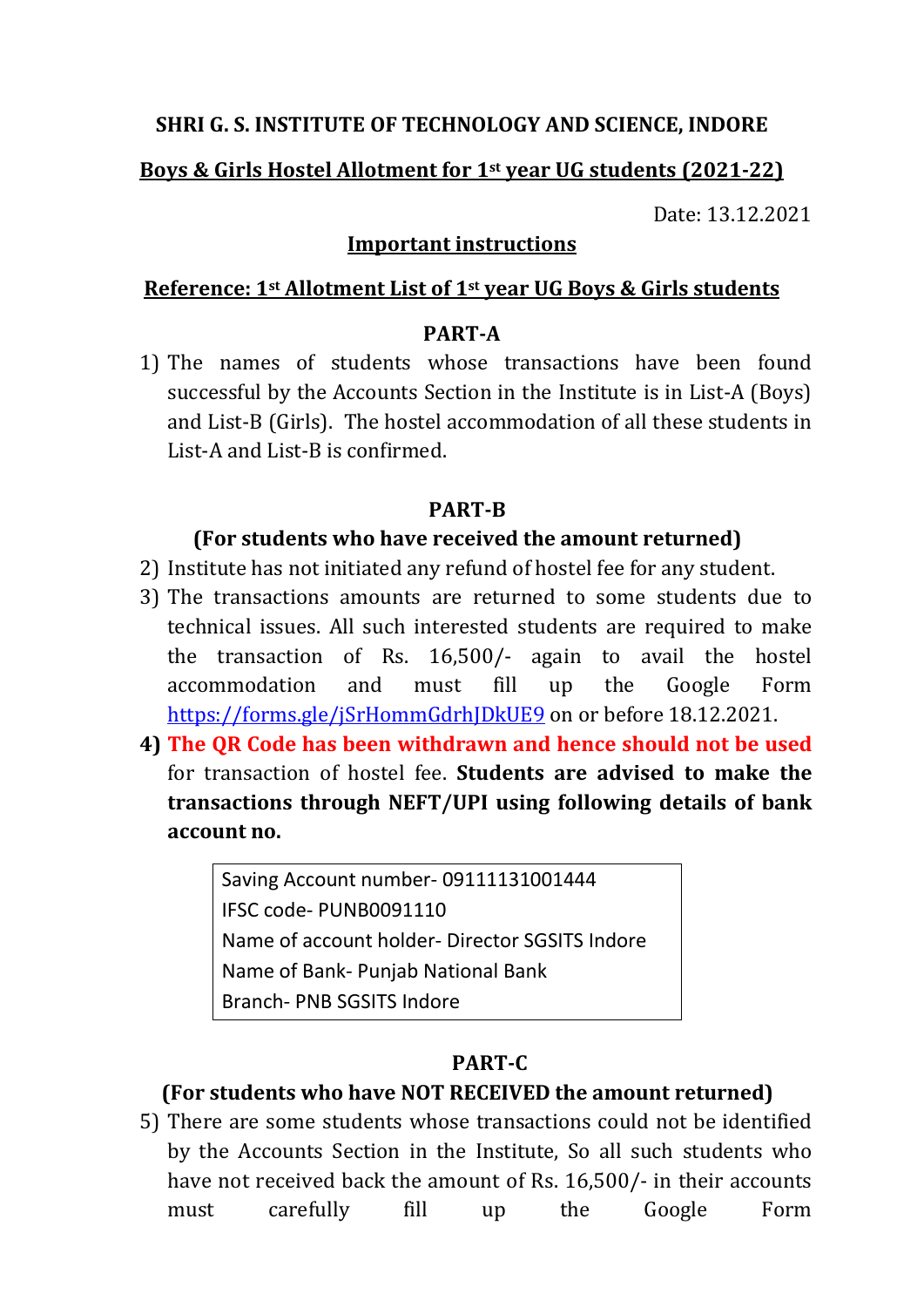https://forms.gle/jSrHommGdrhJDkUE9 on or before 18.12.2021. These students are not required to make the transactions again.

- 6) It is reported by the Accounts Section that a few students have not entered appropriate details of transaction due to which these transactions could not be verified by Accounts Section.
- 7) All these transactions entered in the Google Form will be verified by the Accounts Section in the Institute and accordingly the hostel accommodation will be confirmed by the hostel office.

| List-A (Boys Hostel)                                   |                           |                 |  |  |
|--------------------------------------------------------|---------------------------|-----------------|--|--|
| Following is the list of students whose hostel fee is  |                           |                 |  |  |
| received in the institute bank account and hence their |                           |                 |  |  |
| hostel accommodation is confirmed.                     |                           |                 |  |  |
| S. No.                                                 | <b>Name of Student</b>    | <b>Status</b>   |  |  |
| $\mathbf{1}$                                           | <b>TANISHQ DWIVEDI</b>    | <b>VERIFIED</b> |  |  |
| 2                                                      | <b>NITIN ALAWE</b>        | <b>VERIFIED</b> |  |  |
| 3                                                      | <b>GAUTAM GOHE</b>        | <b>VERIFIED</b> |  |  |
| 4                                                      | PRINCE RAJPUT             | <b>VERIFIED</b> |  |  |
| 5                                                      | <b>SHIVAL SHAHI</b>       | <b>VERIFIED</b> |  |  |
| 6                                                      | <b>SURESH AARYA</b>       | <b>VERIFIED</b> |  |  |
| 7                                                      | RAJ KHATWASE              | <b>VERIFIED</b> |  |  |
| 8                                                      | SIDDHARTH MISHRA          | <b>VERIFIED</b> |  |  |
| 9                                                      | <b>GAURAV GUPTA</b>       | <b>VERIFIED</b> |  |  |
| 10                                                     | <b>NISHANT VERMA</b>      | <b>VERIFIED</b> |  |  |
| 11                                                     | TANISHQ SHARMA            | <b>VERIFIED</b> |  |  |
| 12                                                     | <b>VINAY UIKEY</b>        | <b>VERIFIED</b> |  |  |
| 13                                                     | PRATHAM SURYAWANSHI       | <b>VERIFIED</b> |  |  |
| 14                                                     | <b>SOMIL RATHORE</b>      | <b>VERIFIED</b> |  |  |
| 15                                                     | <b>ARUN SURYAVANSHI</b>   | <b>VERIFIED</b> |  |  |
| 16                                                     | <b>SACHIN AHIRWAR</b>     | <b>VERIFIED</b> |  |  |
| 17                                                     | <b>VEDANT AGRAWAL</b>     | <b>VERIFIED</b> |  |  |
| 18                                                     | <b>HARSH MANGAL</b>       | <b>VERIFIED</b> |  |  |
| 19                                                     | <b>AKASH TOMAR</b>        | <b>VERIFIED</b> |  |  |
| 20                                                     | SIDDHARTH KHERONIYA       | VERIFIED        |  |  |
| 21                                                     | <b>ABHISHEK PATIDAR</b>   | <b>VERIFIED</b> |  |  |
| 22                                                     | <b>SOMESH PANDEY</b>      | <b>VERIFIED</b> |  |  |
| 23                                                     | <b>AMAN DUBEY</b>         | <b>VERIFIED</b> |  |  |
| 24                                                     | <b>JAYPAL SINGH JADON</b> | <b>VERIFIED</b> |  |  |
| 25                                                     | <b>HARSH JAIN</b>         | <b>VERIFIED</b> |  |  |
| 26                                                     | <b>UDIT SINGH PARIHAR</b> | <b>VERIFIED</b> |  |  |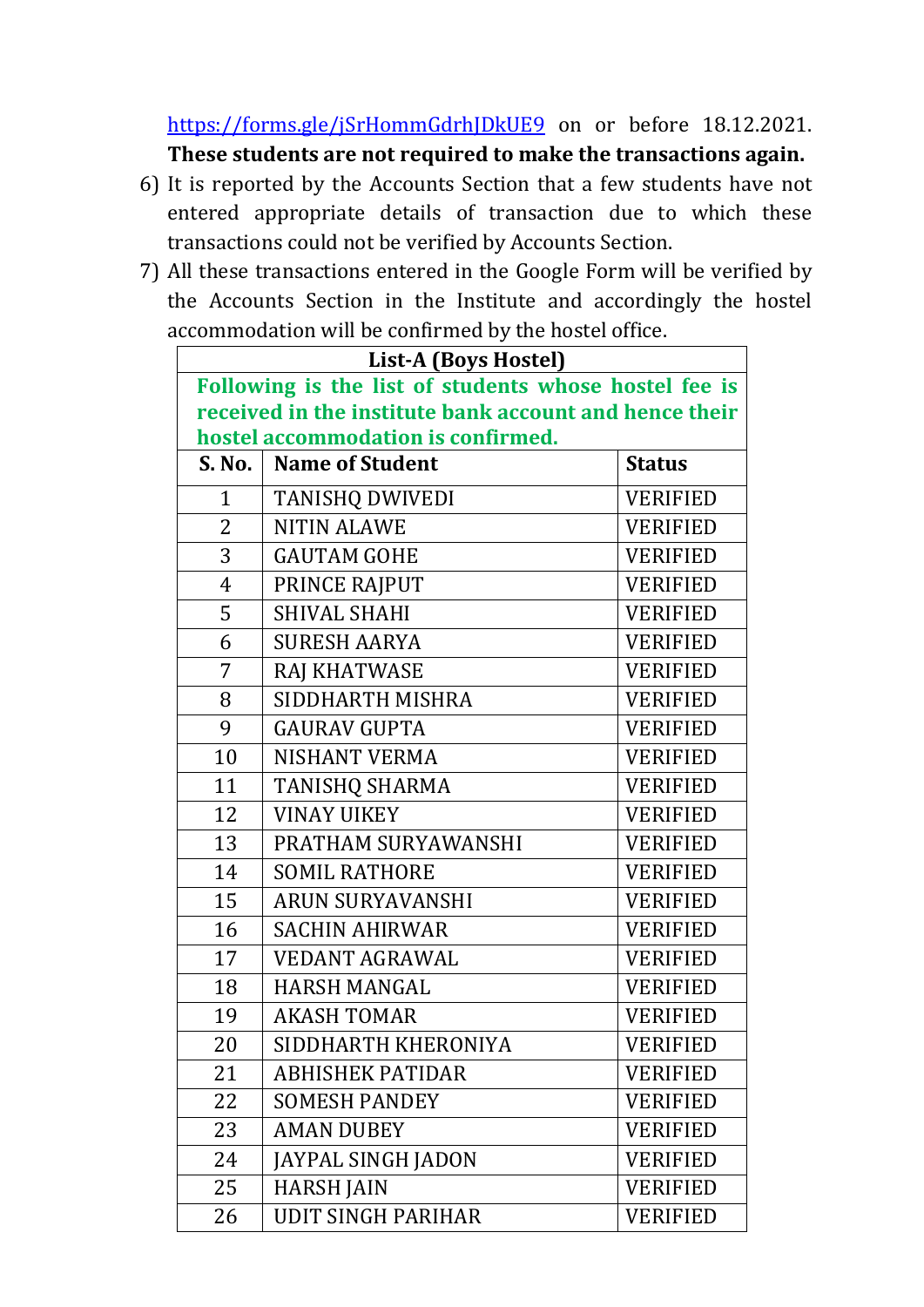| 27 | <b>DHRUV PATIDAR</b>          | <b>VERIFIED</b> |
|----|-------------------------------|-----------------|
| 28 | <b>GAJENDRA SINGH CHADHAR</b> | <b>VERIFIED</b> |
| 29 | <b>SHANKAR ANAND</b>          | <b>VERIFIED</b> |
| 30 | <b>AYUSH KUMAR</b>            | <b>VERIFIED</b> |
| 31 | AJEET KUMAR TIWARI            | <b>VERIFIED</b> |
| 32 | <b>BHANU LOHARE</b>           | <b>VERIFIED</b> |
| 33 | <b>KUNDANDAS GWALRE</b>       | <b>VERIFIED</b> |
| 34 | <b>UJJWAL SINGH</b>           | <b>VERIFIED</b> |
| 35 | KHUSH AGRAWAL                 | <b>VERIFIED</b> |
| 36 | <b>KANISHK GUPTA</b>          | <b>VERIFIED</b> |
| 37 | AJIT LAHARIYA                 | <b>VERIFIED</b> |
| 38 | <b>MOHIT PARMAR</b>           | <b>VERIFIED</b> |
| 39 | PUSHPENDRA THAKUR             | VERIFIED        |
| 40 | <b>ADITYA SINGH</b>           | <b>VERIFIED</b> |
| 41 | <b>SHIVANSH SHAKYA</b>        | <b>VERIFIED</b> |
| 42 | NISHANT TIWARI                | <b>VERIFIED</b> |
| 43 | <b>AKASH SHARMA</b>           | <b>VERIFIED</b> |
| 44 | <b>SUBHAM KUMAR JAIN</b>      | VERIFIED        |
| 45 | <b>PRASUK JAIN</b>            | VERIFIED        |